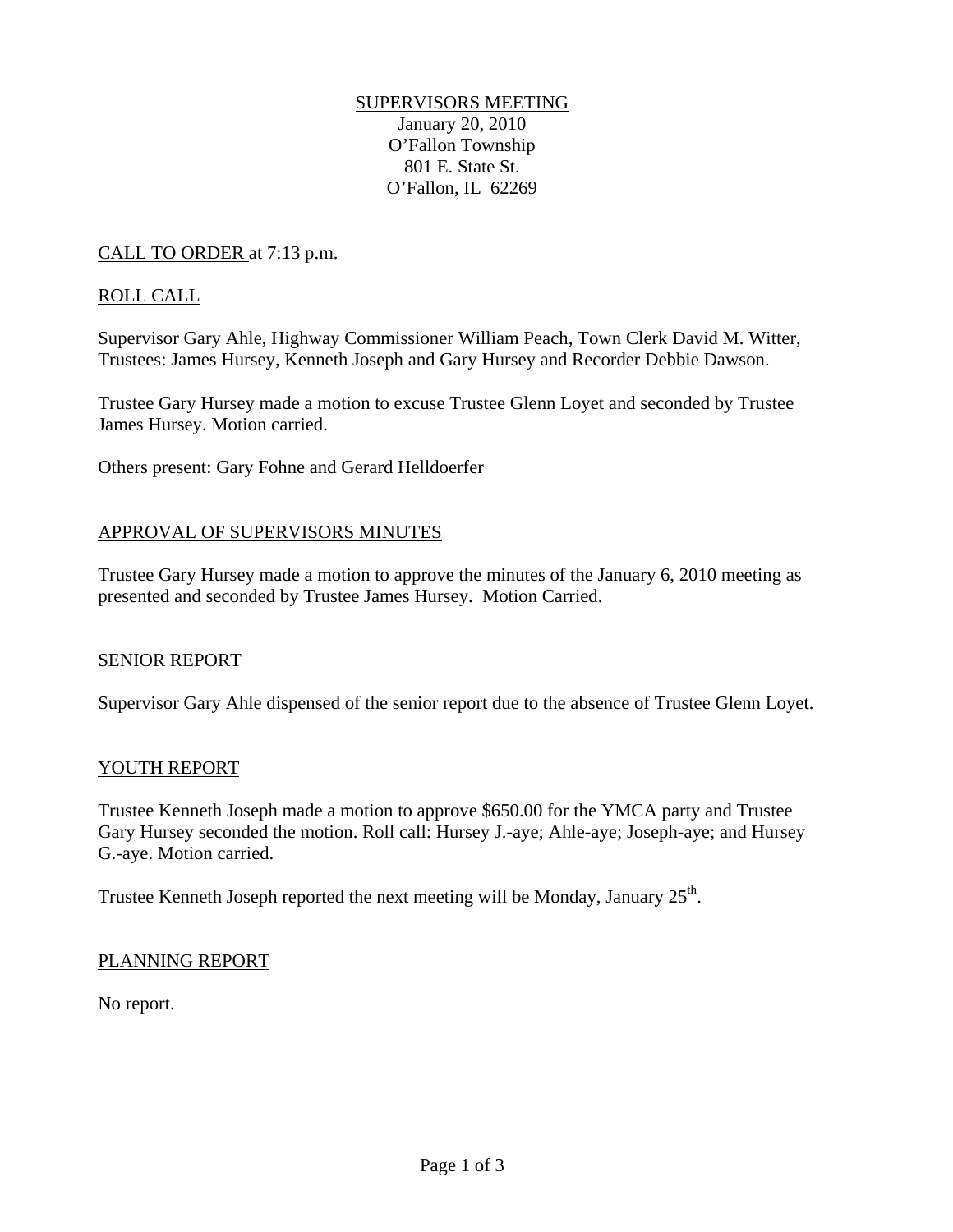# AFTER PROM REPORT

Trustee James Hursey reported that After Prom is set for May  $2<sup>nd</sup>$  at 12:30a.m. until 4 or 5:00a.m. He is trying to get a hold of Matt at St. Clair Bowl and he is not there, but don't see a problem with it. The meetings are set for February  $20^{th}$ , March  $20^{th}$ , April  $17^{th}$  from 9:00a.m for about an hour. He wants to get a hold of Debbie at the Chambers to see if can put in the news letter about the meetings. Trustee James Hursey asked if Supervisor Gary Ahle could possibly set up a meeting with the Mayor of Shiloh to discuss the After Prom. Supervisor Gary Ahle stated that he will do anything he needs to do.

# TRUSTEES REPORT

No Report.

# CLERKS REPORT

Town Clerk David Witter stated that the Illinois General Attorney office has the FOI training is on line now and needs to be completed by June  $30<sup>th</sup>$  and myself and Debbie Allsup will complete the training.

#### SUPERVISORS REPORT

Supervisor Gary Ahle stated that Highway Commissioner Peach and he are invited to a St. Clair County Loss Control meeting with TOIRMA on Thursday, February 11, 2010 at 9:30a.m. at the Freeburg Township Town Hall, 203 S. Richland, Freeburg, IL. for a 2 hour continuing education credit. If there is anyone else who like to go, please let the office know because we need to RSVP by February 4, 2010.

#### UNFINISHED BUSINESS

None

#### NEW BUSINESS

Supervisor Gary Ahle stated that the Primary Election is coming up February  $2<sup>nd</sup>$  and we have to pick up the election supplies January  $27<sup>th</sup>$  at 9:30a.m.

Supervisor Gary Ahle let the Board know that we had sent flowers for Peg Schloemann from the office.